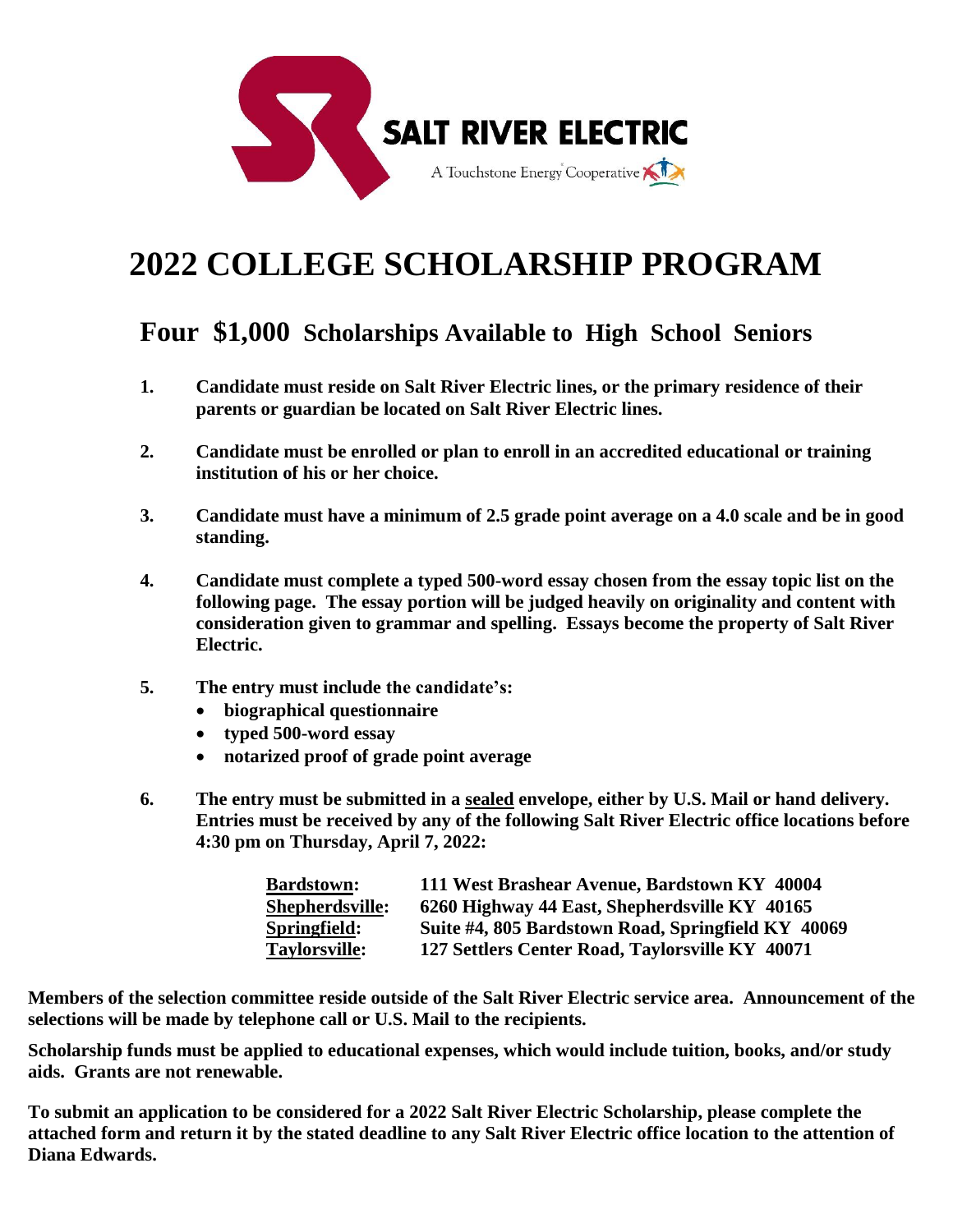

## **SCHOLARSHIP PROGRAM**

### **Scoring Sheet Guidelines & Essay Topic List**

**The following scoring process is intended to help the judges of the Salt River Electric College Scholarship Program utilize a standard process in weighing the various items included for consideration in selecting the four winners for 2022:**

| <b>Grades</b>     | 30%        |
|-------------------|------------|
| <b>Activities</b> | 20%        |
| <b>Need</b>       | 30%        |
| <b>Essay</b>      | <b>20%</b> |

**Grades: Thirty points are available for grades. Grade Point Average will be important; however, difficulty of courses will be considered as an additional factor.**

#### **Activities: Twenty points are available based on involvement in both school and community activities.**

- **Need: Thirty points are available based on information provided in the application, i.e., a student showing 20 hours of work per week would receive more points than one who worked only 10 hours a week.**
- **Essay: Twenty points are available based on neatness, clarity of thought, grammar and spelling, and apparent individual effort.** *Essay should be written about one of the following***:**
	- **1. What should be done to encourage young people to stay in school?**
	- **2. What is the greatest problem facing people your age and what can be done to solve it?**
	- **3. What one activity (school or non-school) has contributed most to your growth and development?**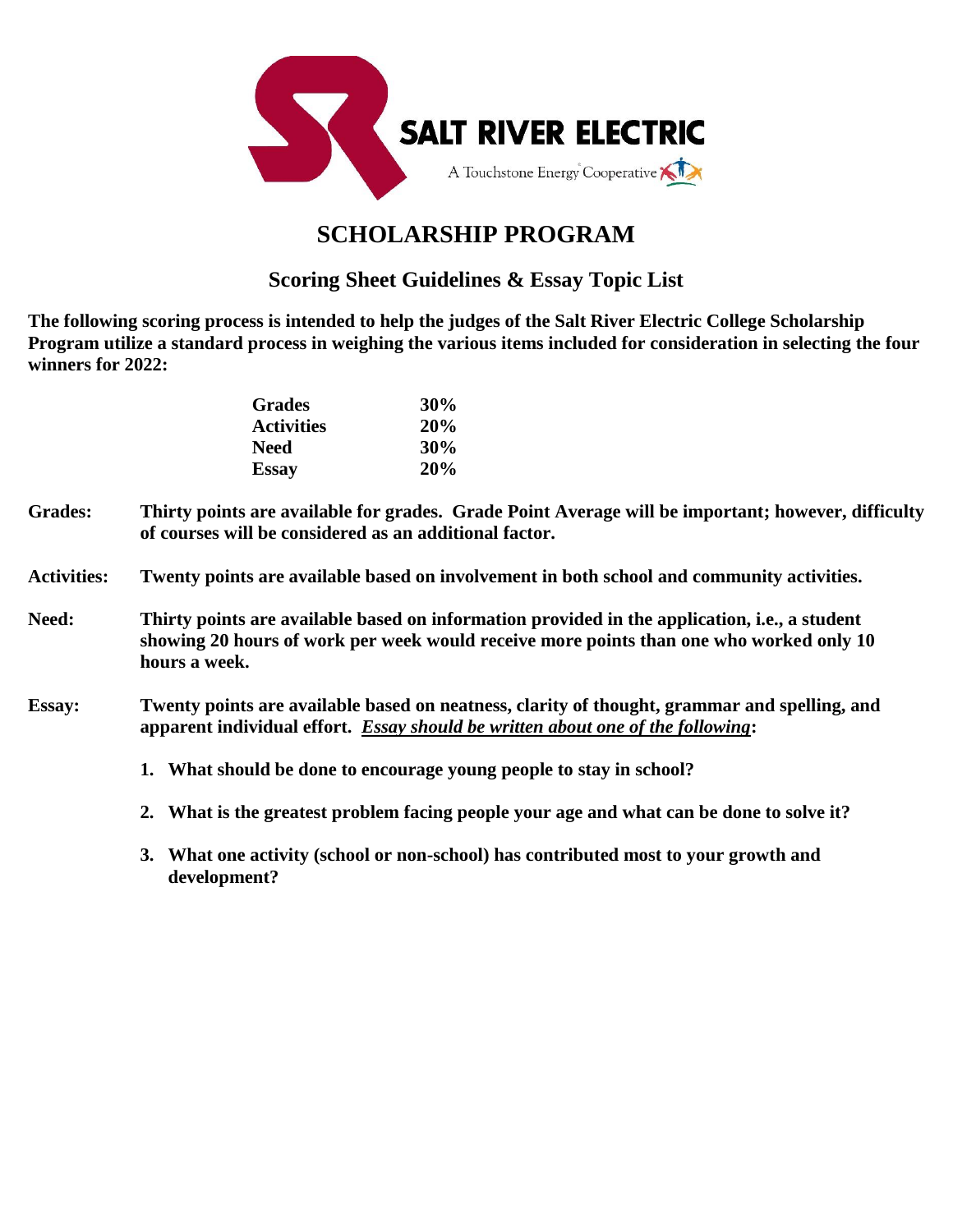

# **SALT RIVER ELECTRIC COOPERATIVE CORPORATION COLLEGE SCHOLARSHIP PROGRAM**

**PERSONAL INFORMATION**

**Student Applicant's Signature \_\_\_\_\_\_\_\_\_\_\_\_\_\_\_\_\_\_\_\_\_\_\_\_\_\_\_\_\_\_\_\_\_\_\_\_\_\_\_\_\_\_\_\_\_\_\_\_\_\_\_\_\_\_\_\_**

**Salt River Electric Account Number \_\_\_\_\_\_\_\_\_\_\_\_\_\_\_\_\_\_\_\_\_\_\_\_\_\_\_\_\_\_\_\_\_\_\_\_\_\_\_\_\_\_\_\_\_\_\_\_\_\_**

**Grade Point Average \_\_\_\_\_\_\_\_\_\_\_\_\_\_\_\_\_\_\_\_\_\_\_\_\_\_\_\_\_\_\_ Date \_\_\_\_\_\_\_\_\_\_\_\_\_\_\_\_\_\_\_\_**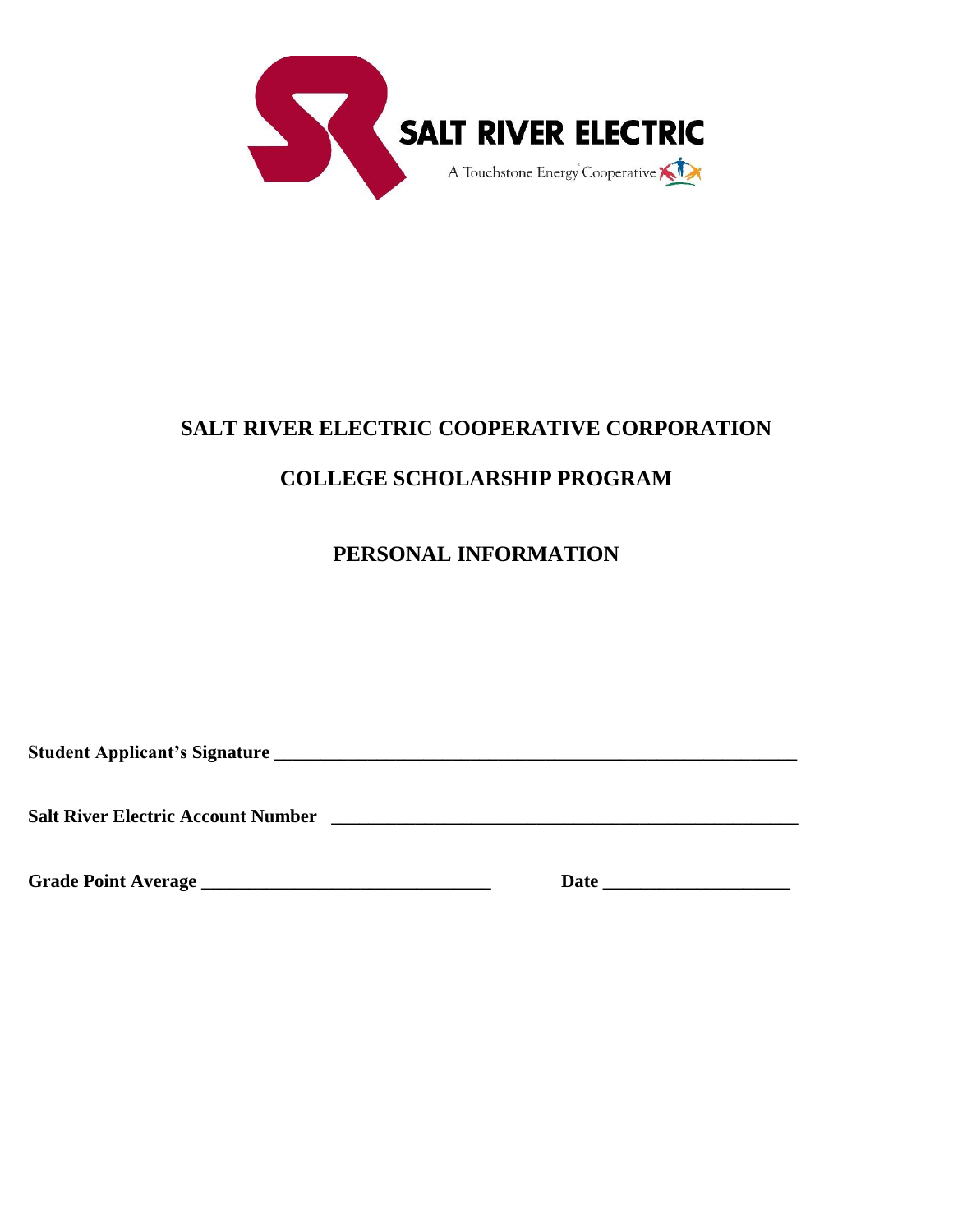#### BIOGRAPHICAL QUESTIONNAIRE

The following questions are designed to collect information about your background, your interests, and your plans. Your answers to these questions will be used only in connection with your application for this scholarship program and will be divulged only to qualified persons who must see them in the course of their duties.

Please keep in mind that incomplete replies or untidy presentation will influence the selection of scholarship recipients.

|                                                                                               |              | <b>Please Type or Print Legibly</b> |               |                |                            |
|-----------------------------------------------------------------------------------------------|--------------|-------------------------------------|---------------|----------------|----------------------------|
| A. YOU - THE APPLICANT                                                                        |              |                                     |               |                |                            |
| <b>LAST</b>                                                                                   | <b>FIRST</b> |                                     | <b>MIDDLE</b> |                |                            |
|                                                                                               |              |                                     |               |                |                            |
|                                                                                               |              | <b>STREET ADDRESS</b>               |               |                |                            |
| <b>CITY</b><br>Citizenship: U.S. $\_\_$                                                       |              | <b>STATE</b>                        | ZIP           |                | PHONE (area code + number) |
| <b>YES</b>                                                                                    | NO           |                                     |               | MONTH DAY YEAR |                            |
|                                                                                               |              |                                     |               |                |                            |
|                                                                                               |              |                                     |               |                |                            |
| <b>B.</b><br>YOUR FAMILY                                                                      |              |                                     |               |                |                            |
|                                                                                               |              |                                     |               |                |                            |
|                                                                                               |              |                                     |               |                |                            |
| What is your father's occupation? (Be specific as to what his position is and what he does.)  |              |                                     |               |                |                            |
| If deceased, for what kind of organization did he work?                                       |              |                                     |               |                |                            |
|                                                                                               |              |                                     |               |                |                            |
| Home address (if different from yours)                                                        |              |                                     |               |                |                            |
| What is your mother's occupation? (Be specific as to what her position is and what she does.) |              |                                     |               |                |                            |
| If deceased, for what kind of organization did she work?                                      |              |                                     |               |                |                            |
|                                                                                               |              |                                     |               |                |                            |
| Sisters:                                                                                      |              |                                     |               |                |                            |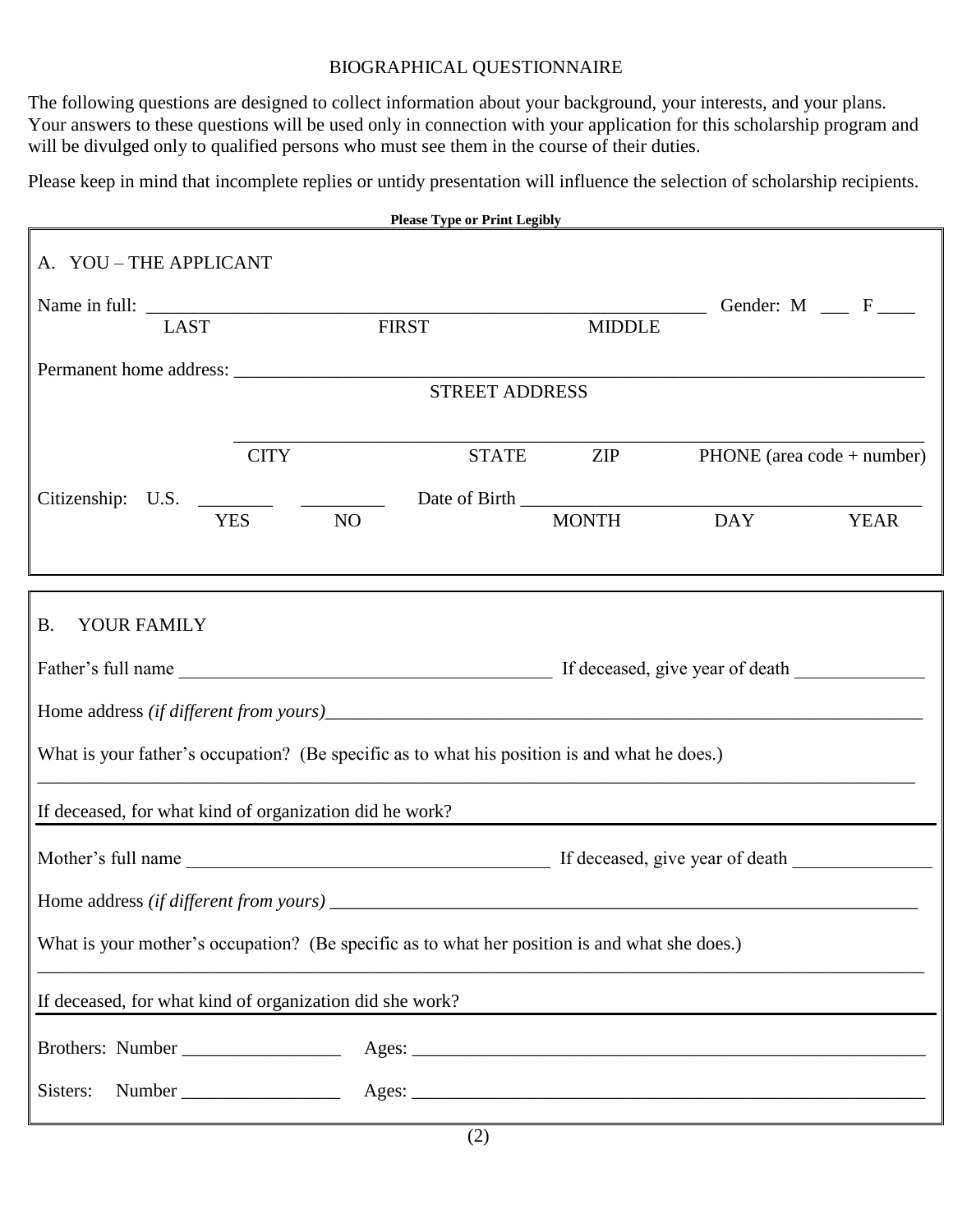If someone other than your father or mother supports you, give the following information:

NAME\_\_\_\_\_\_\_\_\_\_\_\_\_\_\_\_\_\_\_\_\_\_\_\_\_\_\_\_\_\_\_\_\_\_\_\_\_\_\_\_\_\_\_\_\_\_\_\_\_\_\_\_\_\_\_\_\_\_\_\_\_\_\_\_\_\_\_\_\_\_\_\_\_\_\_\_\_\_\_\_\_\_\_\_\_\_\_\_\_

| <b>ADDRESS</b>      | CITY       | <b>STATE</b> | ZIP |  |
|---------------------|------------|--------------|-----|--|
| Relationship to you | Occupation |              |     |  |

### B. YOUR SCHOOLING

List in chronological order all schools attended in the last four years, including any summer school or special courses.

| NAME OF SCHOOL | <b>LOCATION</b> (City and State) | <b>DATES OFATTENDANCE</b> |
|----------------|----------------------------------|---------------------------|
|                |                                  |                           |
|                |                                  |                           |
|                |                                  |                           |
|                |                                  |                           |
|                |                                  |                           |

\_\_\_\_\_\_\_\_\_\_\_\_\_\_\_\_\_\_\_\_\_\_\_\_\_\_\_\_\_\_\_\_\_\_\_\_\_\_\_\_\_\_\_\_\_\_\_\_\_\_\_\_\_\_\_\_\_\_\_\_\_\_\_\_\_\_\_\_\_\_\_\_\_\_\_\_\_\_\_\_\_\_\_\_\_\_\_\_\_\_\_\_\_\_\_

\_\_\_\_\_\_\_\_\_\_\_\_\_\_\_\_\_\_\_\_\_\_\_\_\_\_\_\_\_\_\_\_\_\_\_\_\_\_\_\_\_\_\_\_\_\_\_\_\_\_\_\_\_\_\_\_\_\_\_\_\_\_\_\_\_\_\_\_\_\_\_\_\_\_\_\_\_\_\_\_\_\_\_\_\_\_\_\_\_\_\_\_\_\_\_

\_\_\_\_\_\_\_\_\_\_\_\_\_\_\_\_\_\_\_\_\_\_\_\_\_\_\_\_\_\_\_\_\_\_\_\_\_\_\_\_\_\_\_\_\_\_\_\_\_\_\_\_\_\_\_\_\_\_\_\_\_\_\_\_\_\_\_\_\_\_\_\_\_\_\_\_\_\_\_\_\_\_\_\_\_\_\_\_\_\_\_\_\_\_\_

List any academic distinctions or honors you have won and the grade levels for each (9, 10, 11, 12).

| What course of study (major) would you like to follow in college? (You may indicate more than one, or answer<br>"Undecided.") $\qquad \qquad$ |  |
|-----------------------------------------------------------------------------------------------------------------------------------------------|--|
| Do you plan to go to graduate or professional school after college?                                                                           |  |
| Have you made any decision as to your future occupation? Yes _________                                                                        |  |
|                                                                                                                                               |  |

## C. YOUR ACTIVITIES AND WORK EXPERIENCE

Note those activities in which you have been actively engaged and which you feel have been most meaningful to you. Include years of participation, grade levels, and any offices held. \_\_\_\_\_\_\_\_\_\_\_\_\_\_\_\_\_\_\_\_\_\_\_\_\_\_\_\_\_\_\_\_\_\_\_\_\_\_\_\_\_\_\_\_\_\_\_\_\_\_\_\_\_\_\_\_\_\_\_\_\_\_\_\_\_\_\_\_\_\_\_\_\_\_\_\_\_\_\_\_\_\_\_\_\_\_\_\_\_\_\_\_\_\_\_\_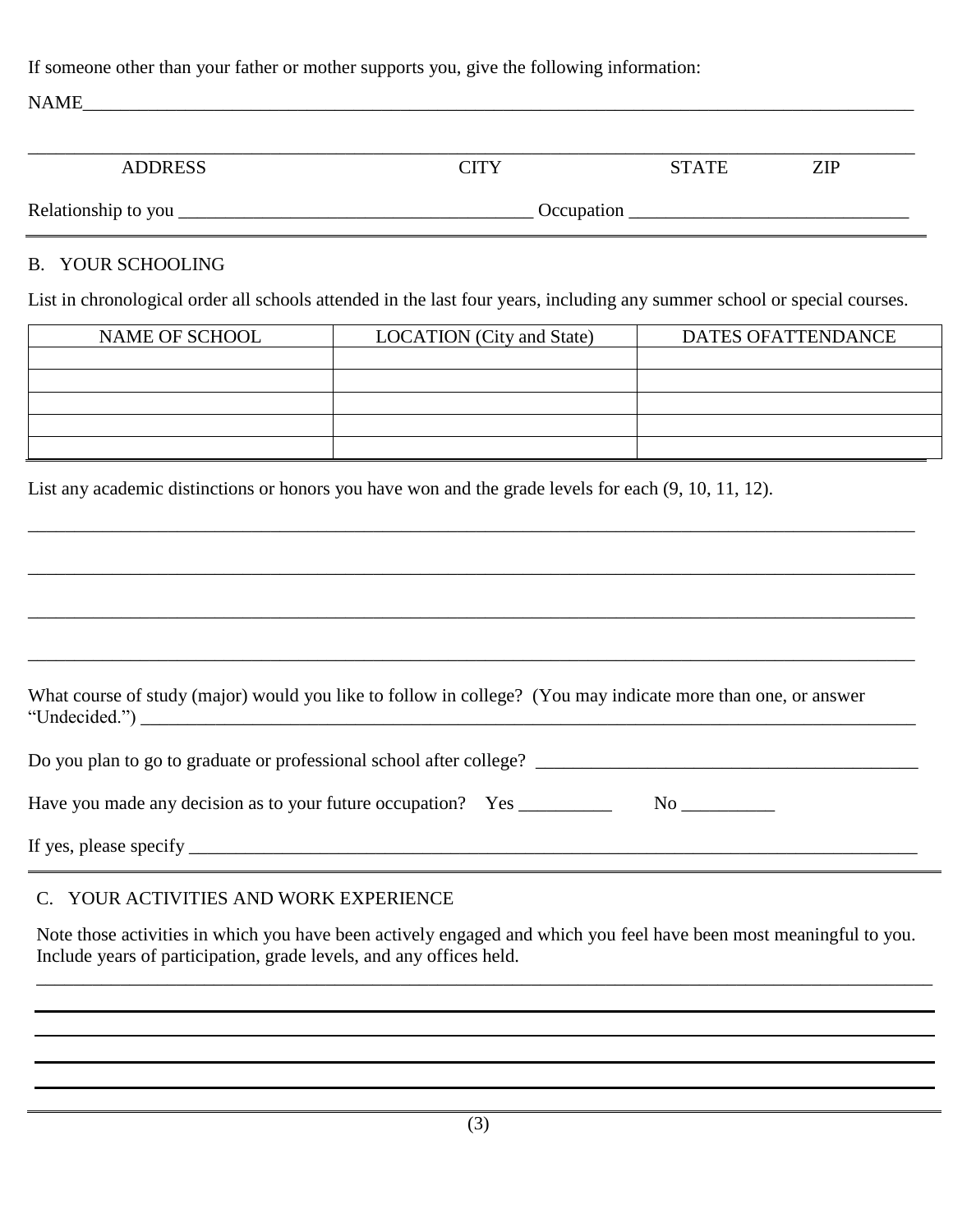| Student Government |
|--------------------|
|                    |
|                    |
|                    |
|                    |

List jobs (including summer employment) you have held in the past three or four years:

|                    |          |        | (Check Both if Applicable) |                 |              |
|--------------------|----------|--------|----------------------------|-----------------|--------------|
|                    |          | During | During                     | Approx Dates of | Approx Hours |
| Job & Type of Work | Employer | Summer | School Year                | Employment      | per Week     |
|                    |          |        |                            |                 |              |
|                    |          |        |                            |                 |              |
|                    |          |        |                            |                 |              |
|                    |          |        |                            |                 |              |
|                    |          |        |                            |                 |              |
|                    |          |        |                            |                 |              |
|                    |          |        |                            |                 |              |
|                    |          |        |                            |                 |              |
|                    |          |        |                            |                 |              |
|                    |          |        |                            |                 |              |